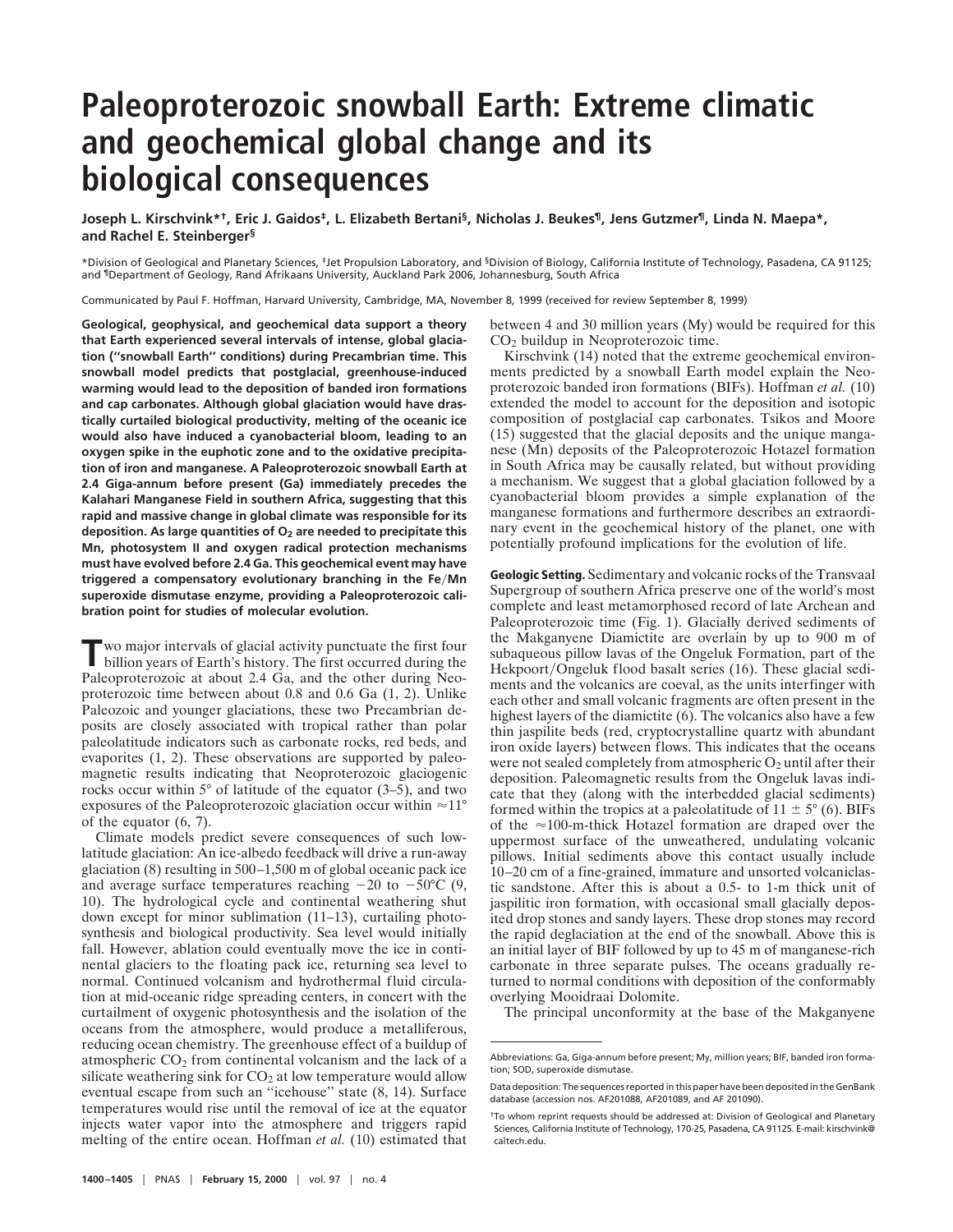

**Fig. 1.** Stratigraphy of the Transvaal supergroup of southern Africa in the Griquitown West area, showing the relationships between the Mn-bearing units of the Hotazel Formation and the underlying volcanics and glacial sediments.

diamictite has been bracketed recently by Pb/Pb ages of 2,415  $\pm$ 6 My on the Koegas formation and  $2,394 \pm 26$  My on the Mooidraai dolomite, although younger ages of  $\approx$  2,200 My have been reported for the sequence (J.G. and N.J.B., unpublished work; refs. 17–19). Two lines of evidence imply that the major time gap in the sequence is represented by the contact between the Ongeluk lavas and the basal Hotazel formation (Fig. 1). First, many thick sequences of flood basalts form within an interval of one million years or less (20), which is short compared with inferred durations of  $\approx 10$  million years for a snowball event (10). Second, the drop stone layer at the base of the Hotazel formation suggests that that the glaciation lasted longer than Ongeluk volcanism, and hence this contact probably represents most of the time interval when the oceans were entombed under the ice cap. Manganese-rich layers within the Hotazel formation preserve over 13.5 billion metric tons of manganese ore  $\approx 4$  billion tons of Mn (Fig. 2)], making the Kalahari manganese field by far the world's largest land-based economic reserve of this element (21–23). Major deposits of Mn associated with BIFs occur only twice in the geological record, and both follow directly after inferred snowball Earth events in the Paleoproterozoic and Neoproterozoic (24–27). Except in areas in which the ore has been oxidized, most of the manganese is preserved as the mineral braunite  $(Mn^{+2} Mn^{+3}6SiO_{12})$  and finely intergrown Mn-rich carbonates, such as kutnahorite and Mn-calcite (21–23), whereas the underlying BIF is of the magnetite-hematite type. The Hotazel Formation appears to have been deposited below wave base, at maximum depths of about 200 m [i.e., continental shelves (23, 28)].

Manganese has a high oxidation potential ( $E_0 = -1.29$  V with respect to the hydrogen standard), and the Kalahari manganese field seems to represent a transition in the oxidation state of Earth's surface, which is in rough temporal agreement (J.G. and



**Fig. 2.** Temporal distribution of major types of continental manganese (*Upper*) and iron ore (*Lower*) reserves of the world. Data are from ref. 23. Sedimentary Mn is extremely rare in pre-2.4-Ga rocks, reaching at most a 2% concentration in occasional carbonate beds.

N.J.B., unpublished work; ref. 19) with oxygen constraints deduced from the study of Precambrian paleosols (29). Geochemical analyses of Mn concentrations in shallow-water carbonates demonstrate that deposition of the Kalahari manganese field represents a unique oxidation and Mn extraction event in the world oceans. Older Archean and earliest Proterozoic shallow-water carbonates typically contain up to a percent Mn whereas this metal is generally absent in carbonates younger than the Ongeluk/Hotazel/Mooidraai sequence (30–32). The redox state of the surface oceans apparently changed across this interval of time. This chemical difference is often clearly expressed during weathering, with the older carbonates forming a black Mn-rich surface rind, and under extreme conditions forming economically important Mn-karst deposits.

**Snowball Biogeochemistry.** During global glaciation, isolation of the ocean by a kilometer of ice and the absence of a hydrological cycle and carbonate formation would cause volcanically derived  $CO<sub>2</sub>$  to build up in the atmosphere, and hydrothermally derived Fe and Mn to accumulate in the ocean (14). At modern rates of activity, subaerial volcanism will increase atmospheric CO<sub>2</sub> levels at a rate of 9 mbar/My (1 bar =  $100$  kPa), and submarine volcanism will put the equivalent of 18 mbar/My into the entombed oceans (33). Standard stellar theory predicts a solar luminosity only 83% of the present value (34), and Caldeira and Kasting (8) calculate that a correspondingly large amount of atmospheric CO<sub>2</sub>, about  $1 \times 10^{20}$  moles or 0.6 bar, would be required to raise average equatorial temperatures to above freezing and melt the ice. This amount of  $CO<sub>2</sub>$  will accumulate in about 70 My at present outgassing rates. Although Caldeira and Kasting  $(8)$  found that atmospheric  $CO<sub>2</sub>$  will become saturated and form polar clouds on Earth, it is now believed that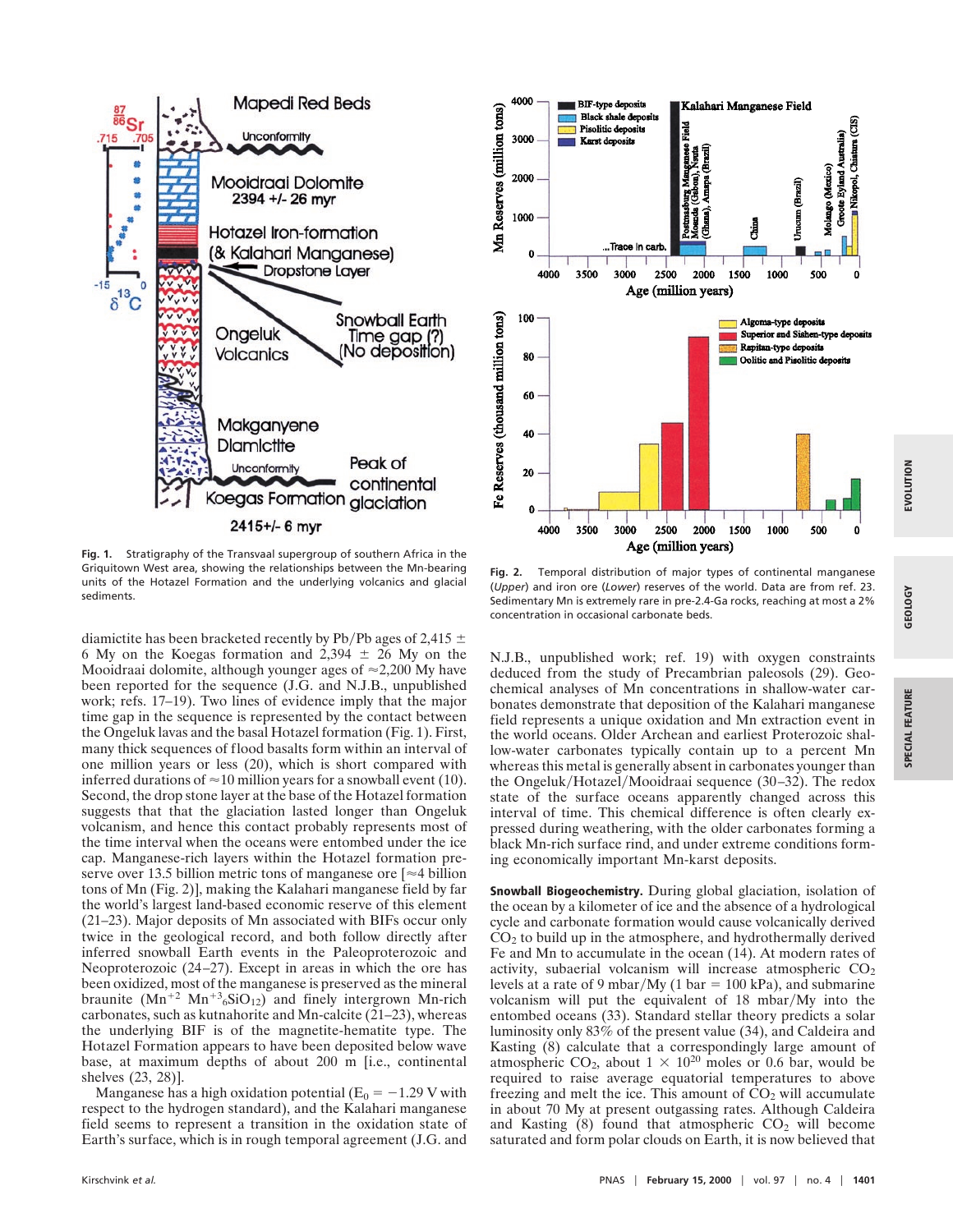they will not attenuate the greenhouse effect of  $CO<sub>2</sub>$  (35). Thus, Earth would avoid the irreversible catastrophe suggested by Caldeira and Kasting. An additional greenhouse gas, such as  $SO<sub>2</sub>$ or dust, may have also been involved (36, 37). We assume that outgassing rates and hydrothermal circulation were more vigorous in the Paleoproterozoic by a degree proportional to the estimated higher heat flow (roughly a factor of two over present). Our estimate of the duration of a Paleoproterozoic snowball event is thus  $\approx$ 35 My. The amount of Fe and Mn that accumulates in the ocean can be estimated by looking at the relative concentrations (with respect to  $CO<sub>2</sub>$ ) of hydrothermal vent fluids (38). We derive quantities of  $1.5-15 \times 10^{18}$  mol of Fe and  $0.8-2 \times 10^{18}$  mol of Mn. To the extent that subaerial volcanism scales with submarine hydrothermal circulation over geologic time, these estimates are independent of outgassing rates.

The accumulation of iron has direct consequences for marine biology and chemistry in the era immediately after the snowball event. Biological productivity in large areas of the modern oceans is limited by the availability of iron (39), trace amounts of which can stimulate phytoplankton blooms. For the postsnowball oceans, ferrous iron and most other essential nutrients for photosynthesis would be available in solution throughout the euphotic zone (38). Phosphorus would be liberated by the decay of organic matter in the snowball ocean, and magnesium (Mg) would be provided by aeolian debris from glacial erosion of Mg-rich continental rocks. Many of the low-latitude Precambrian glacial diamictites contain large concentrations of high-Mg carbonate (primary limestone and dolomite) (1, 2), and, after ablation of the continental ice sheets, winds would have distributed this glacial dust over Earth's entire surface. A snowball Earth would be followed by an oceanic bloom, perhaps by cyanobacteria of which fossil biomarkers have been found in older rocks of upper Archean age (40).

This photosynthetic bloom may have led directly to the precipitation of the Kalahari Manganese member of the Hotazel banded iron formation, as outlined schematically on Fig. 3. Oxygen released by the photosynthetic bloom should react with ferrous iron in solution to produce an initial layer of precipitated iron/manganese that would sink. However, the  $Mn^{+4}$  can be reduced by  $Fe^{+2}$  at lower depths, leaving iron as the initial precipitate, as observed (Fig. 1). Complete oxidation of iron and its removal from the water column would have left manganese, with a higher electrochemical potential, to buffer oxygen in the surface waters. Precipitation of manganese oxides then occurs. This clearing of iron in the upper layers was probably a transient effect, as banded iron deposition continued for the following  $\approx$  400 My. In modern eutrophic lakes, manganese oxidation is vastly accelerated by bacteria, and the deposition of aqueous manganese is directly coupled with the release of  $O<sub>2</sub>$  from cyanobacterial blooms (41), conditions that are similar to those inferred for the deposition of BIFs (42, 43). These postsnowball oceanic conditions closely match models for the deposition of both early and late Proterozoic sedimentary manganese formations (24, 25, 27). The Fe and Mn that accumulated in the global ocean would have been sufficient to form deposits like the basal 50 m of the Hotazel formation over an area of  $10^6$ – $10^7$  km<sup>2</sup>, a significant fraction of the present total area of continental shelves  $(3 \times 10^7 \text{ km}^2)$ . Deposition in deeper, anoxic waters would have been inhibited by biochemical recycling (reduction of the Fe and Mn oxides). About  $\approx 10^{19}$  mol (0.06 bar) of CO<sub>2</sub> would have to have been photosynthetically fixed to release enough molecular oxygen to precipitate this quantity of metal. Much of the remaining  $CO<sub>2</sub>$  could have been precipitated as carbonates (limestone or dolomite) as the postsnowball atmosphere came to equilibrium with the ocean (10).

The lack of organic material in BIFs has been used to argue against biological mechanisms of oxidation (42). In the modern oceans, however, most organic matter is transported to the



**Fig. 3.** Schematic setting for deposition of the Kalahari Manganese Field in a postsnowball environment. Upon initial melting, the cyanobacterial bloom exposes the anoxic, metalliferous waters to free  $O<sub>2</sub>$  in the euphotic zone. Initially, both Mn<sup>+4</sup> and Fe<sup>+3</sup> precipitate out and settle gravitationally. However, when the Mn<sup>+4</sup> sinks to waters still containing Fe<sup>+2</sup> in solution, the manganese will be re-reduced to the soluble  $Mn^{+2}$ , generating more Fe<sup>+3</sup> precipitate. (This reaction may be biologically mediated.) Eventually, the iron is stripped out of the surface zone, forming the Mn ''snow line'' as indicated. Continued upwelling of waters on the edge of the platform should increase the Mn concentration, allowing Mn precipitates to collect on the platform, producing the Kalahari manganese ore deposits in the Hotazel Formation. Below the Mn snow line, both Fe<sup>+2</sup> and Mn<sup>+2</sup> would be in solution whereas  $Fe^{+3}$  minerals are precipitating to form the iron stones. If the bottom waters are reducing enough, there may even be an Fe snow line, below which the  $Fe<sup>+3</sup>$  is reduced and returned to solution. (No sediments from this depth appear to be preserved in the Kalahari.) Small changes in relative sea level could then cause these metal snow lines to move up and down the platform, yielding some of the lateral and temporal variations in the Kalahari manganese field deposits (23).

sediments by fecal pellets from the zooplankton (44). Without this mechanism, organic matter would have been recycled largely within the mixed layer of the surface ocean, and the heavier Fe and Mn precipitates could have settled out separately. This is consistent with isotopic data for carbonate carbon in the Hotazel Formation and the overlying dolomites, which follow a pattern somewhat similar to those reported for Neoproterozoic glaciogenic rocks in Namibia (10). Although marine sediments deposited immediately before the onset of glaciation are not preserved in the Transvaal group, our  $\delta^{13}$ C values from the Mn-carbonates in the Hotazel formation (Fig. 1) range from  $-12$  to  $-15\%$ . those from primary  $FeCO<sub>3</sub>$  (siderite) in its uppermost units are around  $-7\%$ , and values from the Mooidraai Dolomite return to typical marine values of about  $+0.7\%$ . We interpret these data from the Mn-carbonates as indicating a contribution from mantle-derived  $CO<sub>2</sub>$  built up in the oceans during the snowball event (which should be in the  $-5$  to  $-7\%$  range), with some input from the organic carbon produced during the peak cyanobacterial bloom (and perhaps settling out with the metals) having caused the re-reduction of the  $Mn^{+4}$  during diagnesis. Note that we do not see a volcanic  $\delta^{13}$ C signature ( $\approx -6\%$ ) in the first postsnowball sediments, as is present in the Neoproterozoic cap carbonates (10). Our postglacial Sr isotopic ratios are also radiogenic  $({}^{87}\text{Sr}){}^{86}\text{Sr}$  values of 0.704 to 0.705 in the Mn-carbonates, and as high as 0.71 in the Mooidraai Dolomite). This suggests that a significant quantity of glacial dust from the continents was deposited on the floating pack ice, complimenting a significant contribution of riverine water from postglacial greenhouse-induced weathering on the continents (13).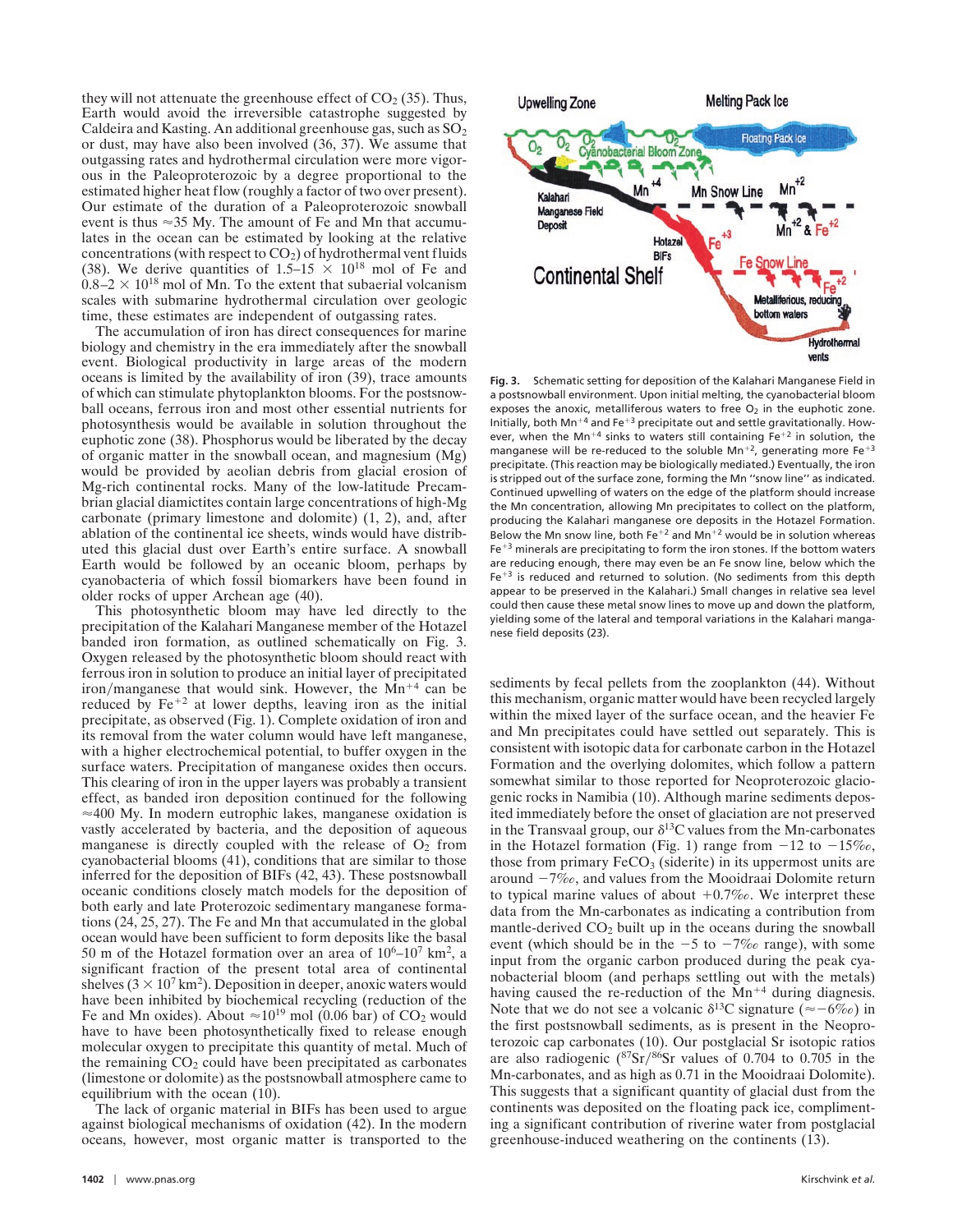**Paleobiological Implications.** Hoffman *et al.* (10) argue that the smaller Neoproterozoic glaciations may have triggered the apparent evolution of metazoan life observed in the fossil record. In contrast, the early Proterozoic record consists strictly of stromatolites and single-cell microfossils. Evolution in these organisms is primarily biochemical, rather than morphological, and difficult to constrain by the direct fossil record. We propose that the appearance of the Kalahari manganese field in the geologic record provides insight into biologically mediated geochemistry during the Paleoproterozoic and, by inference, the evolution of important metabolic pathways. First, oxidation of the Mn in the Kalahari deposit, extrapolated to a large basin or continental shelf setting, required molecular oxygen equivalent to several tenths of a bar. This is in contrast to the Fe in Archean BIFs, for which several oxidizing mechanisms have been proposed (45, 46), or early stromatolites, which could have been produced by either anoxic or oxic photosynthetic organisms (47). Although abiotic photochemistry might produce trace amounts of oxygen on the early Earth, only oxygenic photosynthesis by cyanobacteria could plausibly produce this much oxygen in a geologically short period of time. The Mn deposit thus places the origin of oxygenic photosystem II before 2.4 Ga, consistent with the identification of cyanobacterial biomarkers in 2.5- to 2.7-Ga rocks (40). Second, the uncatalyzed oxidation of Mn is extremely slow, and, even in modern, highly oxidized environments, it proceeds exclusively via bacterial mediation at rates accelerated by several orders of magnitude (41). The massive deposition of Mn suggests high bacterial cell densities, and under highly oxidizing conditions this implies that bacteria (particularly cyanobacteria) had developed mechanisms of defense against molecular oxygen and its radical byproducts. The origin of these oxygen-related pathways has been argued on a phylogenetic basis (48). To our knowledge this is the oldest physical evidence for this adaptation.

Finally, we speculate that the predicted severity of climate and geochemical change during the snowball event and its aftermath may have forced enormous biological adaptation and left recognizable signatures in the phylogenies of extant organisms and their genes. The timing of the appearance of the first oxidizing environments is unknown. Several lines of evidence support significant levels of atmospheric oxygen by 2.2 Ga (29). However, oxidizing ''microenvironments'' created by oxygenic photosynthesis may have arisen much earlier. The manganese deposition event described here records the oldest known appearance of large-scale oxidized environments on the Earth, occurring when the bulk of the world's oceans were of reducing character (49). The introduction of significant amounts of molecular oxygen, regardless of when it first occurred, differentiated ecological niches by oxidation state and hence the concentration of soluble  $Fe<sup>2+</sup>$  and Mn<sup>2+</sup>. Specifically, oxidation and precipitation of manganese would occur only after complete depletion of ferrous iron.

Iron and manganese are metal cofactors in many important enzymes, and environments with extreme differences in their concentrations would select for organisms and enzymes adapted to those circumstances. Evolutionary pressure would select between metalloenzymes on the basis of their metal content. Multiple forms of an enzyme, each with a metal content optimized for a particular environment, could arise through the processes of gene duplication or speciation. The common ancestry of these different isozymes can be recognized by comparing their amino acid sequences. In principle, the construction of a phylogenetic tree based on the inferred homologies provides information about the sequence divergence between the different enzyme isoforms relative to the divergence between the same isoform found in different groups of organisms. We emphasize that such a tree reflects the evolution of a single molecule, not necessarily the evolution of organisms (as trees constructed from



**Fig. 4.** Unrooted phylogenetic tree constructed from the alignment of 214 Fe/Mn super oxide dismutase (SOD) amino acid sequences. The branches are color coded as Fe-SODs (red), cambialistic (Fe or Mn) SODs (orange), and Mn-SODs (black). The portion of the tree estimated to be older than the Paleoproterozoic snowball Earth event at 2.4 Ga is located inside the dotted oval, and hypothesized to be cambialistic. The National Center for Biotechnology Information protein and nucleotide database Entrez search tool was used to obtain 206 sequences; the sequences of two *Magnetospirillum* strains, MS-1 (ATCC 31632) and AMB-1 (ATCC 700264) and a *Magnetovibrio* strain MV-1 (gift of D. Dean, Virginia Tech.) were obtained from genomic DNA by PCR using the degenerate primers 5"-AIGTAGTAIGCITGITCCCA-3" and 5"-AIACIATGGAAATCCACCA-3". Additional sequence for MV-1 was obtained by PCR using 5"-AAGCACCACGIGICCTACGT-3" together with the second primer given above and for MS-1 by using the PCR product to probe a small insert *Eco*RI library of MS-1 DNA. An *Aquifex* sequence was obtained from ref. 64. The sequences were trimmed to a region similar to that chosen by Smith and Doolitle (53) of about 136 aa (in human) from just N-ward of the first His metal ligand to just C-ward of the Asp ligand. Multiple sequence alignment was performed by CLUSTAL W (65) using the BLOSUM62 matrix (66) and was manually inspected by location of the extremely conserved metal ligand residues (His-His-Asp-His). The tree shown is heuristically generated by CLUSTAL W, and branch lengths are corrected for multiple substitutions. Although the precise position of many species is uncertain, particularly those with long branch lengths, the basic branching topology agrees with parsimony trees generated by using the PHYLIP package (67) and is strongly supported by bootstrap analysis.

ribosomal RNA may). To the extent that the degree of sequence divergence between two sequences represents elapsed time since a common ancestor, this phylogeny could provide information on the relative timing of major evolutionary events.

The iron/manganese superoxide dismutase  $[Fe/Mn$ superoxide dismutase (SOD)] enzyme, which catalyzes reduction of  $O_2$ <sup>-</sup> to  $H_2O_2$  or  $O_2$ , is particularly well suited for such an investigation. This highly conserved enzyme, found in all three domains of life (Eukarya, Archaea, and Bacteria), exists in two distinct but related forms distinguished by metal cofactor preference. Organisms have presumably evolved or acquired Fe or Mn SODs as required by their lifestyle: Because the metal cofactors are engaged in the transfer of electrons to or from the  $O_2$ <sup>-</sup> radical, the redox state of the environment may exert selective pressure on the use of the Fe or Mn form not only on the basis of their availability but on their different electrochemical potentials as well. Some facultive organisms, such as *Escherichia coli*, use both forms. The amino acid sequence similarity **SPECIAL FEATURE**

**SPECIAL** 

FEATURE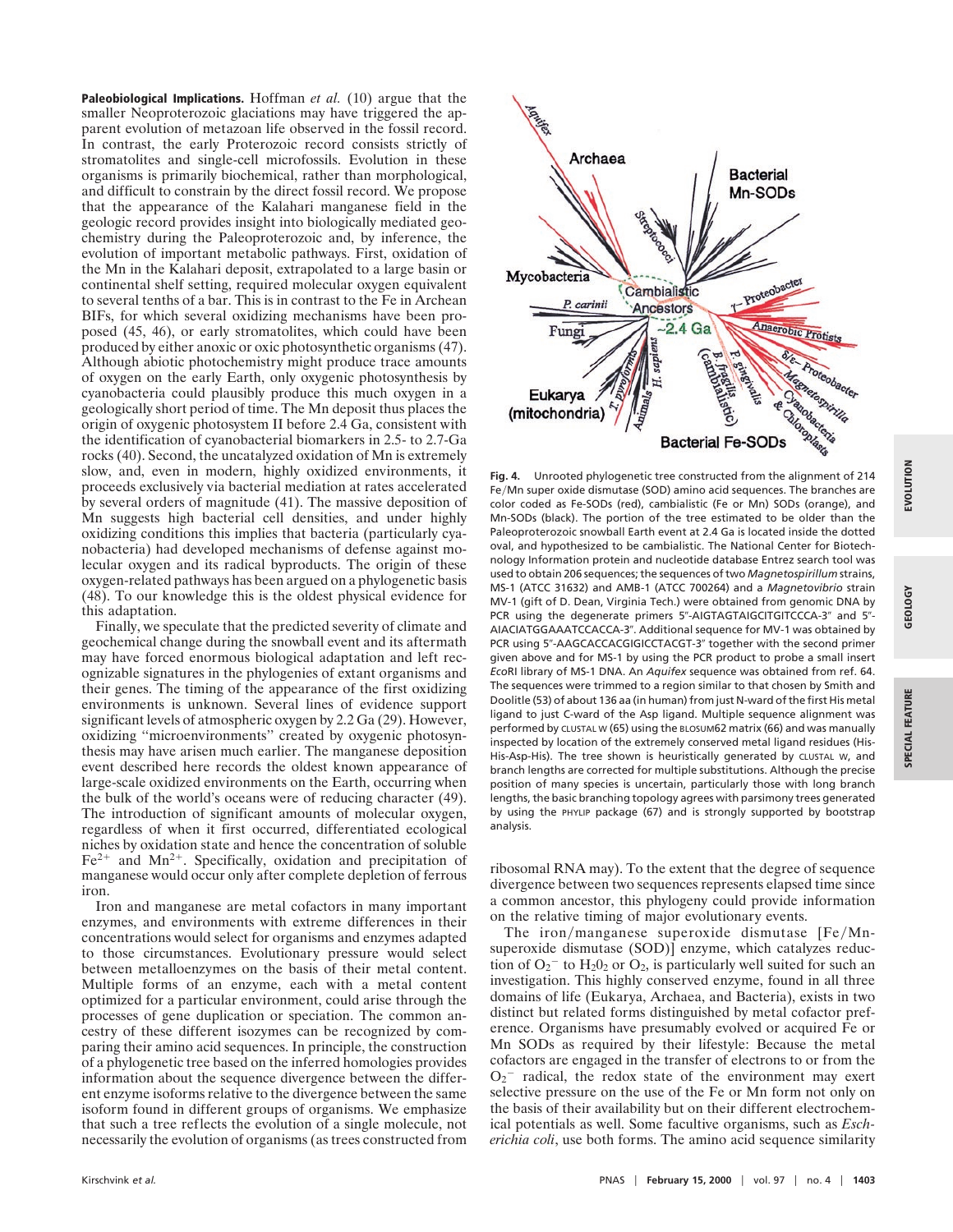and nearly identical tertiary structures of Fe and Mn SODs establish their common evolutionary origin (50–52).

A phylogenetic tree constructed from highly conserved portions of 214 unique SOD sequences (Fig. 4) confirms and expands on the previous work of Smith and Doolittle (53) and Brown and Doolittle (54). The three domains of life inferred from ribosomal RNA (55) are represented in this protein tree. The bacterial forms of SOD are divided into two clades correlated with enzyme metal content, a division that is not simply a mirror of the divergences of major lineages as defined by ribosomal RNA phylogenies. (Poorly defined divergences by cofactor preference also appear in the Archaea whereas only a single Fe SOD, that of *Tetrahymena pyroformis*, is known among the higher Eukaryota.) The phylogeny of the SOD enzyme suggests that the bacterial Mn and Fe isoforms diverged after the domains of the Archea and Bacteria separated from a common ancestor perhaps 3–4 Ga (56, 57). The cofactor preference of the ancestral enzyme is unknown, but before the appearance of oxidizing environments there would have been only slight environmental pressure for selection of the more plentiful Fe in lieu of Mn, and the enzyme may have used both metals (cambialistic). The appearance of the cambialistic enzymes in two cytophagales (*Bacteroides fragilis* and *Porphyromonas gingivalis*) close to the Fe-Mn node supports this hypothesis.

Further interpretation of the phylogenetic tree can only be highly speculative, and the detailed evolution of the SOD enzyme is probably quite complex (58). The metal cofactors of many SODs in the literature were identified on the basis of the amino acids present at a few key sites in the protein, rather than spectroscopy or chemical assay. This identification may be susceptible to a small number of mutations that result in an apparent change of phenotype. Protein phylogenies can be affected by horizontal gene transfer between distant groups of organisms. In the case of the Eukarya, this gene transfer appears to have been widespread: The eukaryotic sequences are distributed between the bacterial Fe SODs (euglenozoa, alvolae, and the parabasalidae), the cyanobacteria (chloroplast SODs), and a monophyletic group of mitochondria-targeted sequences that diverge from the Archaea. A single *Chlomydomonas* sequence appears with the bacterial Mn SODs, and the SOD from *Pneumocystis carinii*, an opportunistic parasite with molecular features of both fungi and protozoa (59), branches at an illdetermined location between the Archaea and the Eukarya. As noted in previous work, the phylogeny of the mitochondrial

- 1. Hambrey, M. J. & Harland, W. B. (1981) *Earth's PrePleistocene Glacial Record* (Cambridge Univ. Press, Cambridge, U.K.).
- 2. Chumakov, N. M. & Elston, D. P. (1989) *Episodes* **12,** 115–119.
- 3. Embleton, B. J. J. & Williams, G. E. (1986) *Earth Planet. Sci. Lett.* **79,** 419–430. 4. Schmidt, P. W., Williams, G. E. & Embleton, B. J. J. (1991) *Earth Planet. Sci.*
- *Lett.* **105,** 355–367. 5. Schmidt, P. W. & Williams, G. E. (1995) *Earth Planet. Sci. Lett.* **134,** 107–124.
- 6. Evans, D. A., Beukes, N. J. & Kirschvink, J. L. (1997) *Nature (London)* **386,** 262–266.
- 7. Williams, G. E. & Schmidt, P. W. (1997) *Earth Planet. Sci. Lett.* **153,** 157–169.
- 8. Caldeira, K. & Kasting, J. F. (1992) *Nature (London)* **359,** 226–228.
- 9. Wetherald, R. T. & Manabe, S. (1975) *J. Atmos. Sci.* **32,** 2044–2059.
- 10. Hoffman, P. F., Kaufman, A. J., Halverson, G. P. & Schrag, D. P. (1998) *Science* **281,** 1342–1346.
- 11. Hoffman, P. F., Schrag, D. P., Halverson, G. P. & Kaufman, J. A. (1998) *Science* **282,** 1645–1646.
- 12. Hoffman, P. F. & Maloof, A. C. (1999) *Nature (London)* **397,** 384.
- 13. Hoffman, P. F. (1999) *Nature (London)* **400,** 708.
- 14. Kirschvink, J. L. (1992) in *The Proterozoic Biosphere: A Multidisciplinary Study*, eds. Schopf, J. W., Klein, C. & Des Maris, D. (Cambridge Univ. Press, Cambridge, U.K.), pp. 51–52.
- 15. Tsikos, H. & Moore, J. M. (1998) *S. Afr. J. Earth Geol.* **101,** 287–290.
- 16. Button, A. (1974) *Trans. Geol. Soc. S. Afr.* **77(2),** 99–104.
- 17. Bau, M., Romer, R. L., Lueders, V. & Beukes, N. J. *Earth Planet. Sci. Lett*., in press.
- 18. Romer, R. L. & Bau, M. (1998) *Chin. Sci. Bull.* **43,** 109.

sequences is paradoxical because they do not branch with the lineage of a plausible ancestral symbiont ( $\alpha$ -proteobacteria) as the chloroplast sequences do. Ironically, the sequenced SODs of protists, with the exception of the alveolata *T. pyriformis*, appear with the Fe SODs of the  $\alpha$ -proteobacteria. It would appear that this massive gene transfer, which may have been associated with endosymbiosis, occurred subsequent to the metal divergence event. The oldest fossil Eukaryote (*Grypania*), interpreted to possess mitochondria on the basis of morphology, are found in shales from the 1.9- to 2.1-Ga Negaunee Iron Formation (60). Biomarkers indicative of eukaryotic organisms have been found in 2.5- to 2.7-Ga rocks (40), but the complexity of the source organisms is unknown.

We emphasize that our phylogenetic analysis of the SOD enzyme describes one potential evolutionary consequence of a change in the redox state of the Earth's surface and does not provide independent evidence for the snowball event. However, if our snowball model of the Paleoproterozoic Kalahari Manganese deposition is correct, we have identified an extreme and rapid change in climate and geochemistry of a magnitude dwarfing later catastrophes such as the Cretaceous-Tertiary impact. The persistence of globally subfreezing temperatures, the isolation of the ocean from sunlight, the interruption of the hydrological cycle, and the absence of liquid water on continents for tens of millions of years would have presented microorganisms with few viable options for habitable ecosystems. Polar cryptoendolithic communities, like those that exist today in the dry valleys of Antarctica, require a short but critical summer period of temperatures above freezing (61). Extreme selection and rapid biological adaptation may have produced a ''bottleneck'' in genomes through which we have only a narrow and biased view of Archean life. A similar hypothesis has invoked a hot, heavily impacted early Earth to explain the preferential appearance of hyperthermophilic organisms near the location of the last common ancestor of the three kingdoms on 16s RNA phylogenetic trees (62, 63). We note that, during a long snowball state, hydrothermal springs may have been one of the few places on Earth where liquid water was continuously maintained in the presence of sunlight.

We thank T. Warnow, K. H. Nealson, D. Dean, Y. Yung, and J. W. Hagadorn for their advice and samples. This work was supported by the National Aeronautics and Space Administration Astrobiology Institute, National Science Foundation Grant 9418523, and an anonymous donor.

- 19. Cornell, D. H., Schuette, S. S. & Eglington, B. L. (1996) *Precambrian Res.* **79,** 101–123.
- 20. Hofmann, C., Courtillot, V., Feraud, G., Rochette, P., Yirgu, G., Ketefo, E. & Pik, R. (1997) *Nature (London)* **389,** 838–841.
- 21. Roy, S. (1981) *Manganese Deposits* (Academic, London).
- 22. Gutzmer, J., Beukes, N. J. & Yeh, H. W. (1997) *S. Afr. J. Geol.* **100,** 53–71.
- 23. Cairncross, B., Beukes, N. J. & Gutzmer, J. (1997) *The Manganese Adventure: The South African Manganese Fields* (Associated Ore & Metal Corporation, Johannesburg, South Africa).
- 24. Buehn, B., Stanistreet, I. G. & Okrusch, M. (1992) *Econ. Geol.* **87,** 1393–1411.
- 25. Urban, H., Stribrny, B. & Lippolt, H. J. (1992) *Econ. Geol.* **87,** 1375–1392.
- 26. Trompette, R., De Alvarenga, C. J. S. & Walde, D. (1998) *J. S. Am. Earth Sci.* **11,** 587–597.
- 27. Schissel, D. & Aro, P. (1992) *Econ. Geol.* **87,** 1367–1374.
- 28. Klein, C., Beukes, N. J. & Schopf, J. W. (1987) *Precambrian Res.* **36,** 81–94.
- 29. Rye, R. & Holland, H. D. (1998) *Am. J. Sci.* **298,** 621–672.
- 30. Veizer, J. (1994) *Geochemistry of Carbonates and Realted Topics: Database* (Ruhr Univ. Press, Bochum, Germany).
- 31. Swart, Q. (1999) Master's thesis (Rand Afrikaans Univ., Johannesburg).
- 32. Gutzmer, J. & Beukes, N. J. (1996) *Econ. Geol.* **91,** 1435–1454.
- 33. Williams, S. N., Schaefer, S. J., Calvache, M. L. & Lopez, D. (1992) *Geochim. Cosmochim. Acta* **56,** 1765–1770.
- 34. Gough, D. O. (1981) *Solar Phys.* **74,** 21–34.
- 35. Forget, F. & Pierrehumbert, R. T. (1997) *Science* **278,** 1273–1276.
- 36. Yung, Y. L., Nair, H. & Gerstell, M. F. (1997) *Icarus* **130,** 222–224.
- 37. Andreae, M. O. (1996) *Nature (London)* **380,** 389–390.